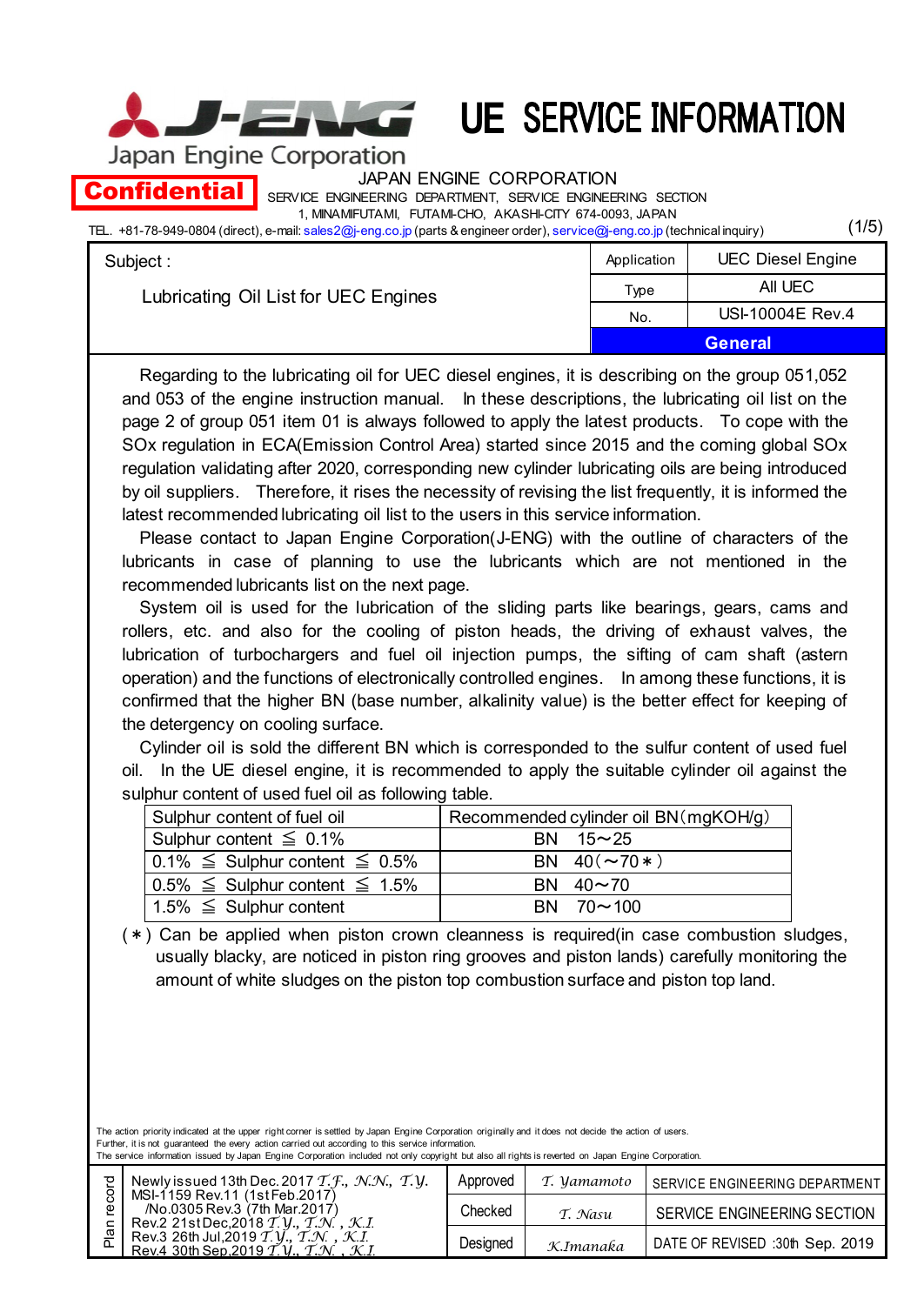

And, it cannot be recommended to adjust the cylinder lubricating oil BN by mixing different BN oils because there is a risk that the lubricating performance is deteriorated. When it cannot but use the mixed different BN oils, please contact the oil company and make sure that there is no problem as for the compatibility, neutralization performance and lubricating performance. And please judge whether to use the cylinder oil based on the precisely observation result for the piston ring / cylinder liner condition and components of combustion chamber under the mixing cylinder oil use.

It is recommended the governor oil (hydraulic type) with the grade of VG100 in order to obtain the stable starting characteristics.

And, the gear oil for the turning gear is used majorly the grade of VG220.

 $-$ 

It is also referred the following service information for the necessities; USI-10003: Notice for Using Low Sulfur / Low Viscosity Fuel Oil USI-10011: Notice for Using Low Sulfur Fuel Oil (less than 1.5%) USI-10012: Notice for Mixing Use of Different Brand Cylinder Oils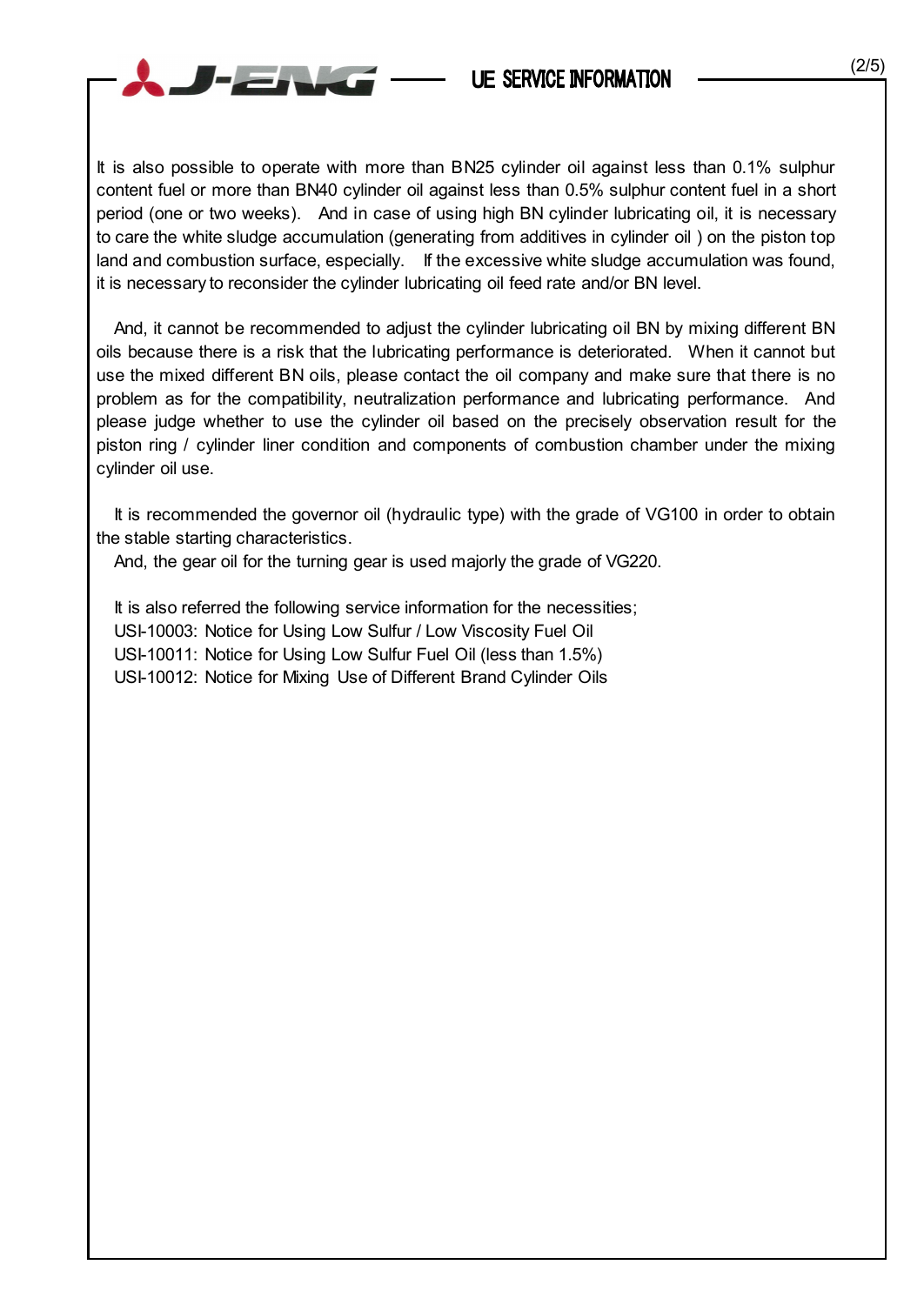| Recommended Lubricants List for UEC Diesel Engines<br>As of Sep. 2019                                                                                                                                                                                                         |                                                                                          |                                                                                                                       |                                                  |                                   |
|-------------------------------------------------------------------------------------------------------------------------------------------------------------------------------------------------------------------------------------------------------------------------------|------------------------------------------------------------------------------------------|-----------------------------------------------------------------------------------------------------------------------|--------------------------------------------------|-----------------------------------|
|                                                                                                                                                                                                                                                                               | <b>Cylinder lubricating oil</b>                                                          |                                                                                                                       |                                                  |                                   |
|                                                                                                                                                                                                                                                                               | BN100~80                                                                                 | BN70~50                                                                                                               | <b>BN40</b>                                      | $BN25 \sim 15$                    |
| <b>ADNOC</b>                                                                                                                                                                                                                                                                  | Voyager Marine Oil<br>5100                                                               | Voyager Marine Oil<br>570                                                                                             |                                                  |                                   |
| Aegean                                                                                                                                                                                                                                                                        | Alfacylo 100HS                                                                           | Alfacylo 570HS                                                                                                        |                                                  |                                   |
| <b>BP</b><br>(Castrol)                                                                                                                                                                                                                                                        | Cyltech 80AW<br>Cyltech 100                                                              | Cyltech 70                                                                                                            | Cyltech 40SX                                     | Cyltech ACT                       |
| <b>Chevron</b><br>(Texaco, Caltex)                                                                                                                                                                                                                                            | <b>Taro Special</b><br>HT 100<br><b>Taro Special</b><br><b>HT 100X</b><br>Taro Ultra 100 | <b>Taro Special</b><br>HT 70<br><b>Taro Special</b><br><b>HT 70X</b><br>Taro Special<br><b>HT 55</b><br>Taro Ultra 70 | <b>Taro Special</b><br>HT LS 40<br>Taro Ultra 40 | <b>Taro Special</b><br>HT LF      |
| Cosmo                                                                                                                                                                                                                                                                         | Marine 5100                                                                              | Marine 5070                                                                                                           |                                                  |                                   |
| <b>CPC</b>                                                                                                                                                                                                                                                                    | <b>CPC Marilube Oil</b><br>CO-1000 SP                                                    | <b>CPC Marilube Oil</b><br>CO-700                                                                                     |                                                  | <b>CPC Marilube Oil</b><br>CO-250 |
| <b>ExxonMobil</b>                                                                                                                                                                                                                                                             | Mobilgard 5100                                                                           | Mobilgard 570<br>Mobilgard 560VS                                                                                      | Mobilgard 540                                    | Mobilgard 525                     |
| <b>Gazprom Neft</b>                                                                                                                                                                                                                                                           | Gazpromneft Ocean<br>CCL 100 HSF                                                         | Gazpromneft<br>Ocean CCL 70                                                                                           | Gazpromneft<br>Ocean CCL 40 LSF                  | Gazpromneft<br>Ocean CCL 17 ULSF  |
| <b>Gulf Oil Marine</b>                                                                                                                                                                                                                                                        | Gulfsea Cylcare<br>50100                                                                 | Gulfsea Cylcare<br><b>DCA 5070H</b>                                                                                   |                                                  | Gulfsea Cylcare<br>ECA50          |
| <b>Idemitsu</b>                                                                                                                                                                                                                                                               | Daphne Seamaster<br>A-50NH                                                               | Daphne Seamaster<br>A-50N                                                                                             | Daphne Seamaster<br>A-50LS                       |                                   |
| <b>Indian Oil</b>                                                                                                                                                                                                                                                             |                                                                                          | Servo Marine 7050                                                                                                     |                                                  |                                   |
| <b>JXTG Nippon Oil</b><br>& Energy                                                                                                                                                                                                                                            | Marine C1005                                                                             | Marine C705                                                                                                           | Marine C405<br>Marine C405S<br>Marine C405Z      | Marine C255                       |
| <b>Kygnus</b>                                                                                                                                                                                                                                                                 |                                                                                          |                                                                                                                       |                                                  |                                   |
| Lukoil                                                                                                                                                                                                                                                                        | Navigo 100 MCL                                                                           | Navigo 70 MCL AW                                                                                                      | Navigo MCL Extra                                 | Navigo MCL Ultra                  |
| Pertamina                                                                                                                                                                                                                                                                     |                                                                                          | Medripal 570<br>Salyx 570                                                                                             |                                                  |                                   |
| <b>Shell</b>                                                                                                                                                                                                                                                                  | Alexia S5<br>Alexia S6<br>Alexia 100                                                     | Alexia 50<br>Alexia S4<br>Alexia 70                                                                                   |                                                  | Alexia S3                         |
| <b>Sinopec</b>                                                                                                                                                                                                                                                                | Sinopec<br><b>MCO 5080S</b><br>Sinopec<br>MCO 50100                                      | Sinopec<br><b>MCO 5070S</b>                                                                                           | Sinopec<br>MCO 5040                              | Sinopec<br>MCO 5025               |
| <b>TOTAL</b>                                                                                                                                                                                                                                                                  | Talusia Universal 100<br>Talusia Optima                                                  | Talusia HR 70<br>Talusia Universal                                                                                    | Talusia LS40                                     | Talusia LS25                      |
| Please contact to Japan Engine Corporation In case of planning to use the lubricants<br>NOTE<br>which are not mentioned in this table.<br>It is recommended to obtain the advice by the cylinder oil manufacturer if the lower<br>sulphur fuel oil is used for a long period. |                                                                                          |                                                                                                                       |                                                  |                                   |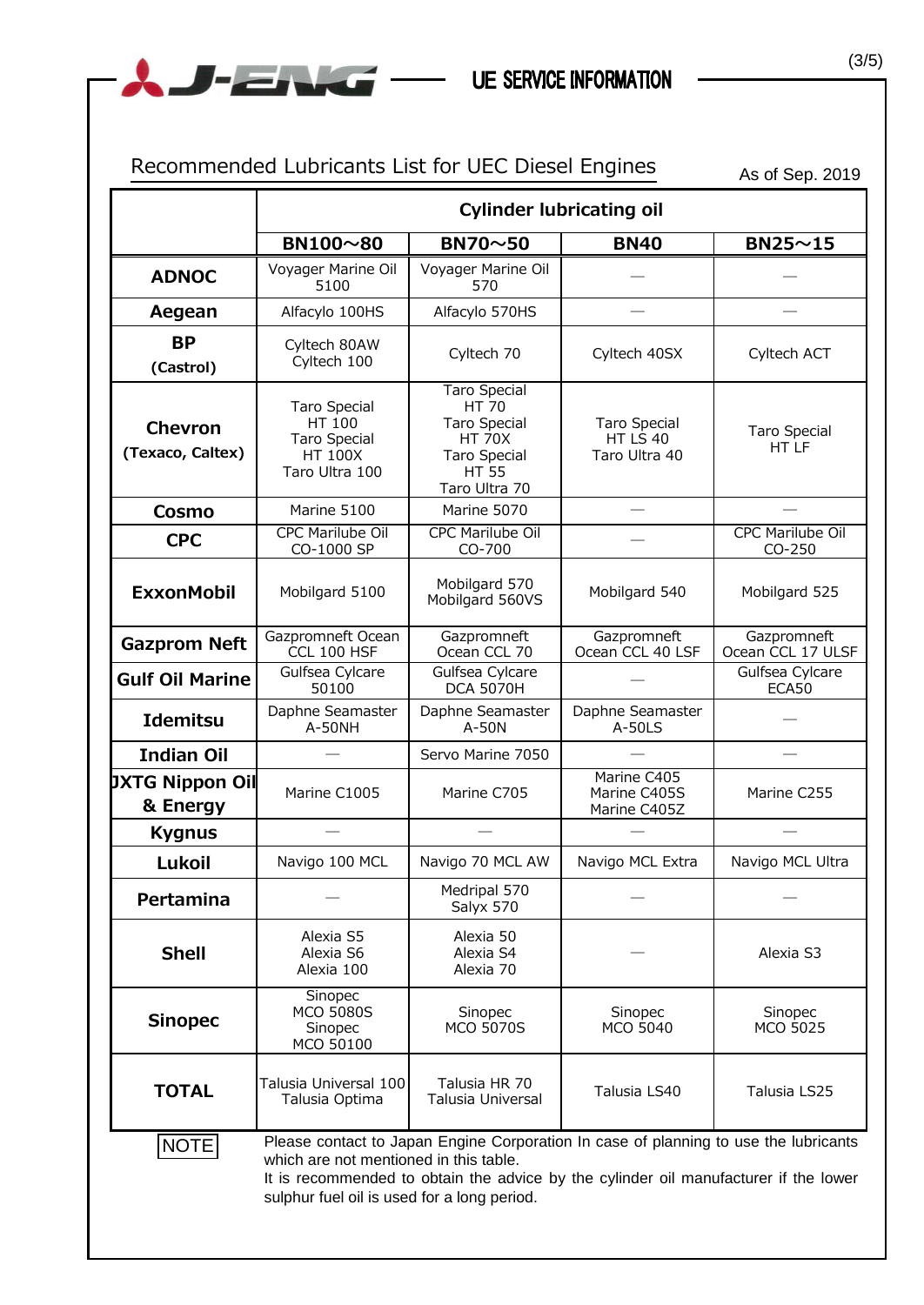|                                    | <b>System lubricating</b><br>oil<br>Turbocharger<br>lubricating oil<br>Hydraulic oil                                            | As of Sep. 2019<br><b>Governor Oil</b><br>(only for Camshaft controlled engine)                                                                                                                                                                                  |                                                         |  |
|------------------------------------|---------------------------------------------------------------------------------------------------------------------------------|------------------------------------------------------------------------------------------------------------------------------------------------------------------------------------------------------------------------------------------------------------------|---------------------------------------------------------|--|
|                                    |                                                                                                                                 | (Hydraulic type)                                                                                                                                                                                                                                                 | (Digital type)                                          |  |
| <b>ADNOC</b>                       |                                                                                                                                 |                                                                                                                                                                                                                                                                  |                                                         |  |
| Aegean                             |                                                                                                                                 |                                                                                                                                                                                                                                                                  |                                                         |  |
| <b>BP</b>                          | <b>CDX 30</b>                                                                                                                   | Perfecto T 100                                                                                                                                                                                                                                                   |                                                         |  |
| (Castrol)                          |                                                                                                                                 | Hyspin AWH-M 100                                                                                                                                                                                                                                                 | Spheerol SX 2                                           |  |
| Chevron<br>(Texaco, Caltex)        | Veritas 800 Marine 30                                                                                                           | Regal R&O 68                                                                                                                                                                                                                                                     | Regal EP 100                                            |  |
| Cosmo                              | Marine 3005<br>Marine 3010                                                                                                      | Turbine Super 100                                                                                                                                                                                                                                                | Grease Dynamax EP No.2<br>Grease Ginga No.2             |  |
| <b>CPC</b>                         | CPC Marilube Oil AC-30 SP                                                                                                       |                                                                                                                                                                                                                                                                  |                                                         |  |
| <b>ExxonMobil</b>                  | Mobilgard 300                                                                                                                   | Mobil DTE Oil Heavy                                                                                                                                                                                                                                              | Mobilith SHC 460                                        |  |
|                                    | Mobilgard 300C                                                                                                                  |                                                                                                                                                                                                                                                                  | Mobilgrease XHP 222                                     |  |
| <b>Gazprom Neft</b>                | Gazpromneft Ocean CSO 7                                                                                                         |                                                                                                                                                                                                                                                                  |                                                         |  |
| <b>Gulf Oil Marine</b>             | Gulfsea Superbear 3006                                                                                                          | Gulfsea Hydraulic HVI Plus 100<br>Gulfsea Turbine Oil 100                                                                                                                                                                                                        | Gulfsea Hyperbar CS2                                    |  |
| <b>Idemitsu</b>                    | Daphne Marine Oil SY 30                                                                                                         | Daphne Turbine Oil 100                                                                                                                                                                                                                                           | Daphne Eponex Grease<br>No.2                            |  |
| <b>Indian Oil</b>                  | Servo Marine 0530                                                                                                               |                                                                                                                                                                                                                                                                  |                                                         |  |
| <b>JXTG Nippon</b><br>Oil & Energy | Marine S30                                                                                                                      | FBK Turbine 100<br>RIX Turbine 100                                                                                                                                                                                                                               | Multinoc Grease 2                                       |  |
| <b>Kygnus</b>                      | Marine SS30                                                                                                                     | Turbine Oil S-100                                                                                                                                                                                                                                                |                                                         |  |
| Lukoil                             | Navigo 6 CO                                                                                                                     |                                                                                                                                                                                                                                                                  |                                                         |  |
| Pertamina                          | Medripal 307                                                                                                                    |                                                                                                                                                                                                                                                                  |                                                         |  |
| <b>Shell</b>                       | Melina S 30<br>Melina 30                                                                                                        | Tellus S2V 100                                                                                                                                                                                                                                                   | Alvania Grease S2<br>Gadus S2 V100 2<br>Gadus S2 V220 2 |  |
| <b>Sinopec</b>                     | Sinopec SO 3005<br>Sinopec SO 3006<br>Sinopec SO 3008                                                                           |                                                                                                                                                                                                                                                                  |                                                         |  |
| <b>TOTAL</b>                       | Atlanta Marine D 3005<br>Disola M 3010                                                                                          | Preslia 100                                                                                                                                                                                                                                                      | XM 220                                                  |  |
| NOTE                               | which are not mentioned in this table.<br>condition of the under crown (cooling side).<br>governor oil.<br>(Hydraulic governor) | Please contact to Japan Engine Corporation In case of planning to use the lubricants<br>It is desirable to use the system oil with higher BN in order to keep on the normal<br>It is able to obtain the more stable starting characteristics with VG100 grade of |                                                         |  |

(4/5)